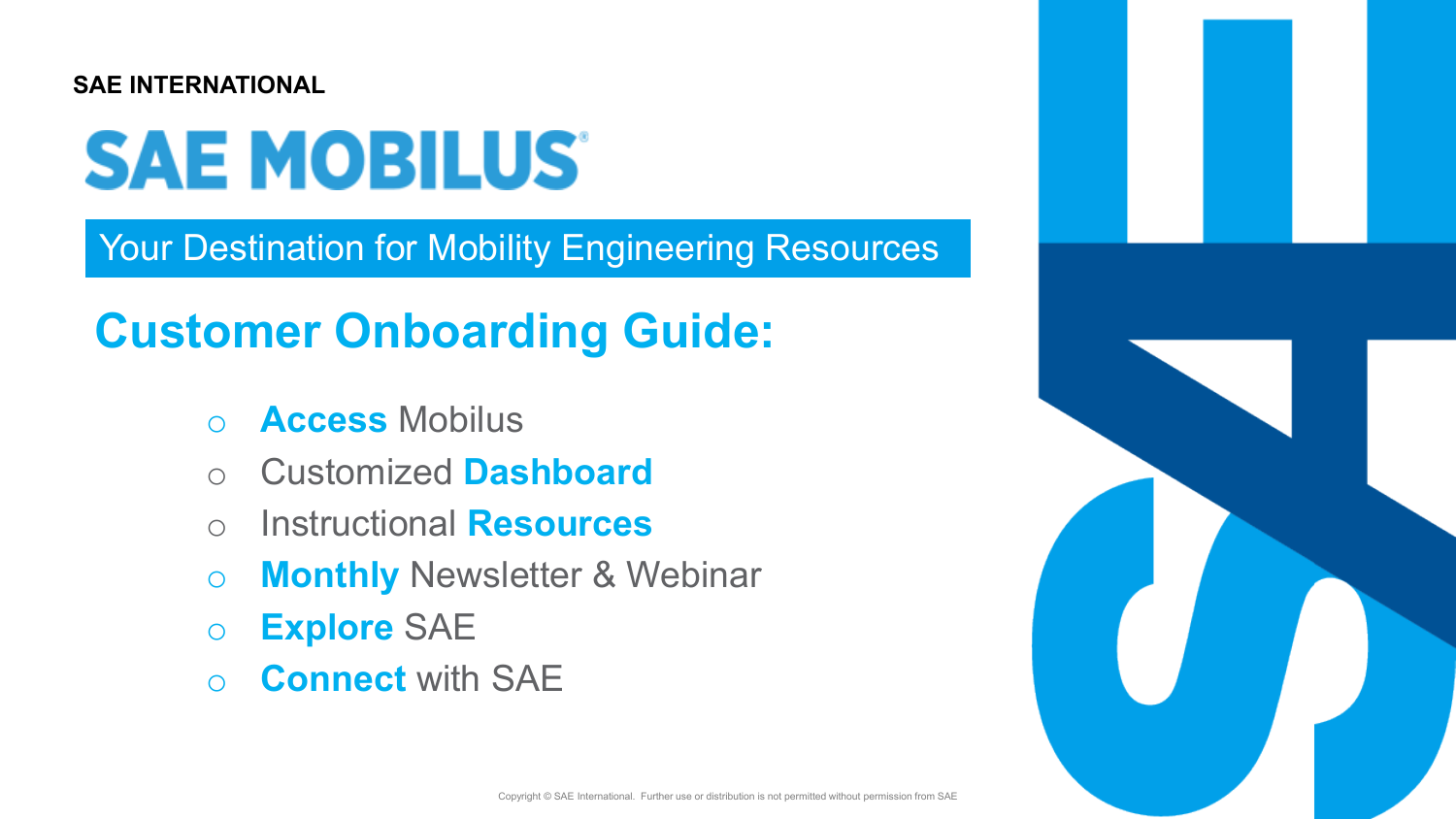### **ACCESS**

### **Getting Started is Easy!**

Click Here:<https://saemobilus.sae.org/>

### **Log-In Using Either:**

- Unique Username/Password
- IP Authentication *(will automatically connect you based on your computer IP)*
- Single Sign-On
- Blind URL

*(redirect that contains the necessary credentials for access)*

**NOT SURE WHICH LOG-IN METHOD TO USE?**

**Your Organization's SAE MOBILUS Administrator can provide you with your SAE MOBILUS access method.**





### Interested in a Demo?

Reach out to your organization's Administrator for a recorded SAE MOBILUS Demo or to schedule.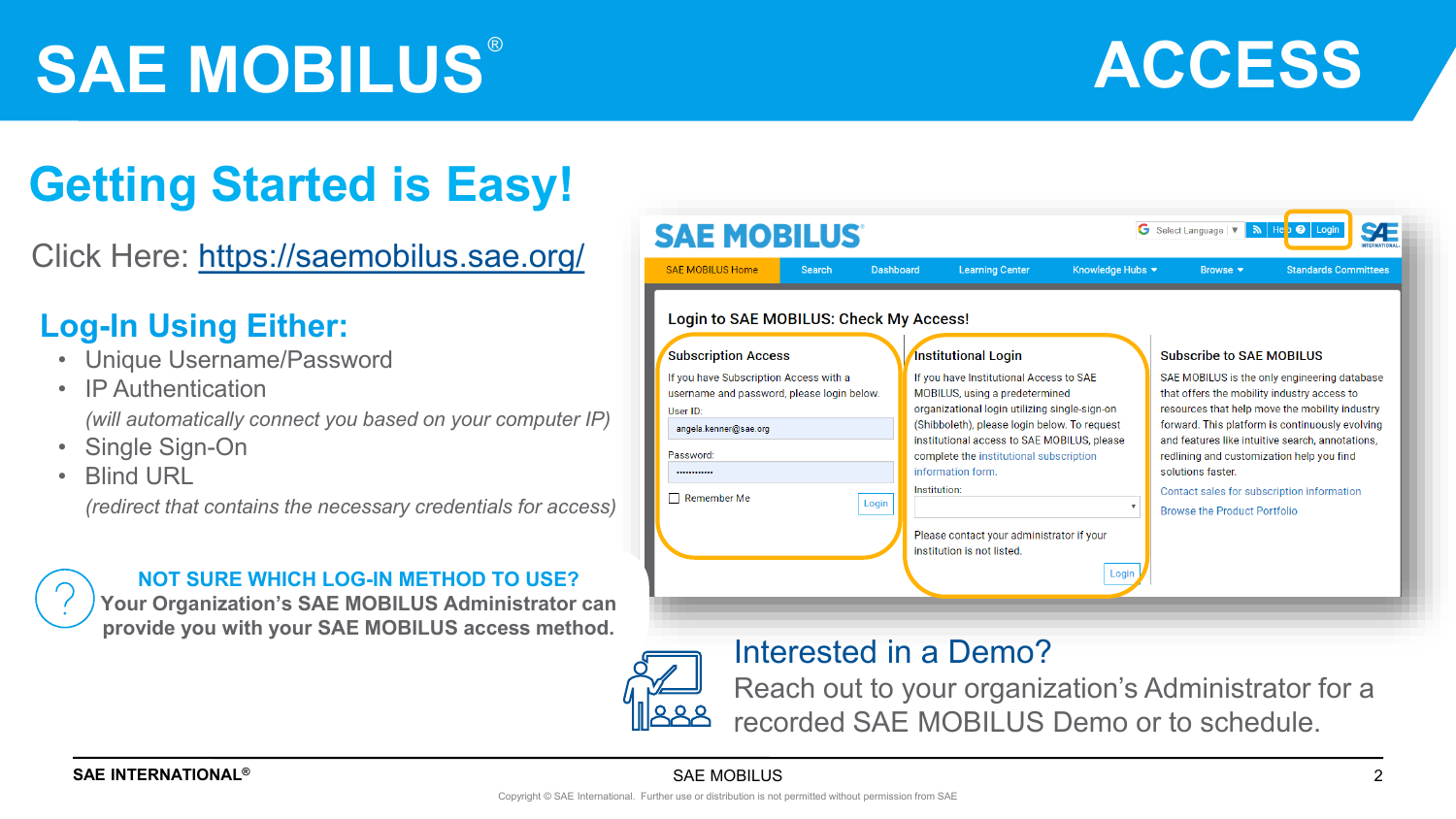## SAE MOBILUS<sup>®</sup>

## **DASHBOARD**



#### **SAE INTERNATIONAL®**

SAE MOBILUS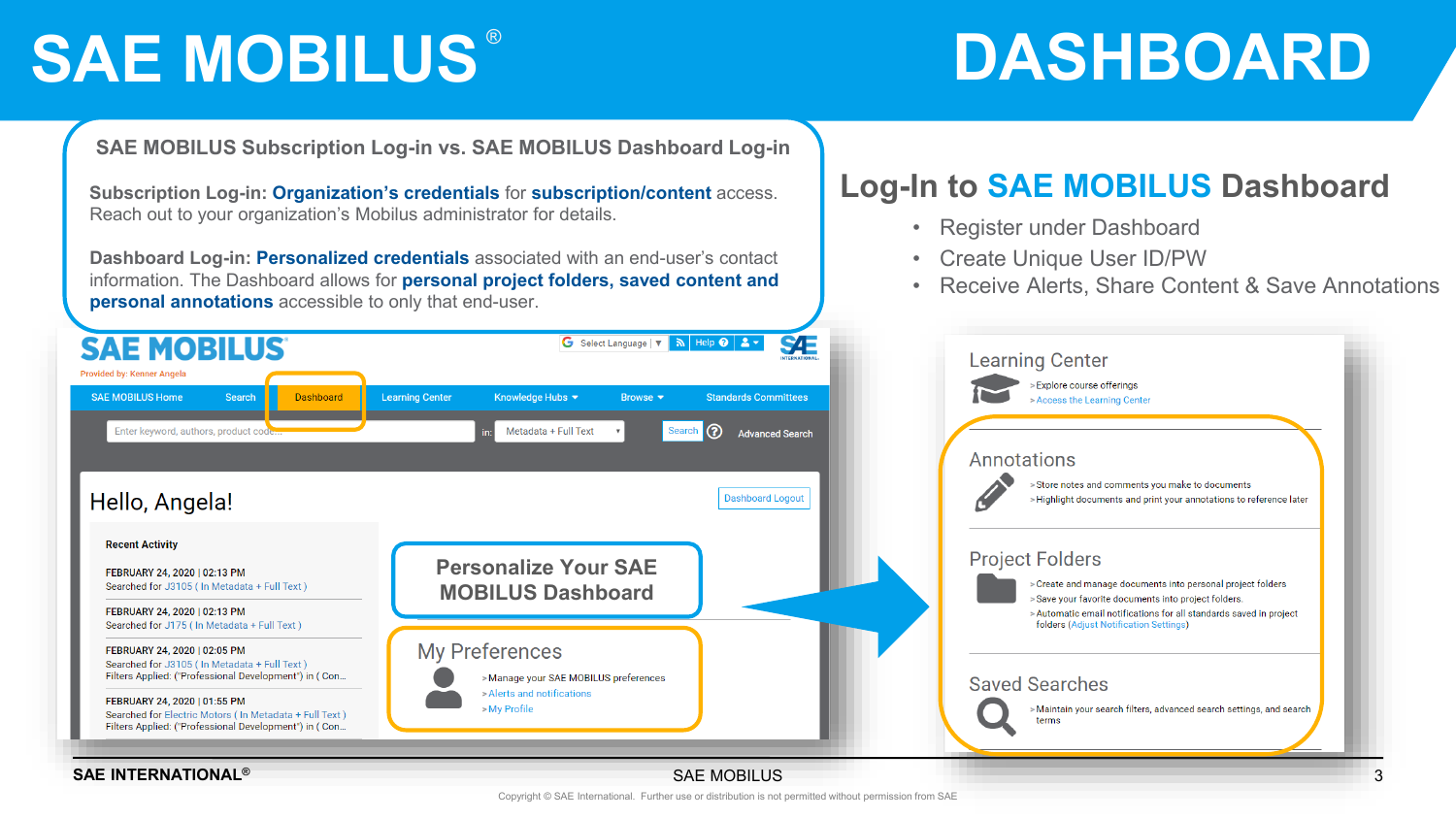## **RESOURCES**

### • **How-To Videos:**

- Customize Dashboard
- Personal Annotations

**HELP**

- Intuitive Saved Search
- 2D-3D Configurator
- Favorites

### • **User Guides:**

- Step-by-Step Guides
- Instruction Manuals

### • **Search Tips:**

• How to use the Advanced Search features.

| <b>SAE MOBILUS</b>                                                                                            |                                                                                                                                                                                                                                                                                                                                                                                                                                                                                                                                                                                                                                                                                                                                                                        |                                                                                  | G Select Language   v   S   | Help <sup>O</sup><br>Login   | SÆ               |                                                                                                                                           |  |  |
|---------------------------------------------------------------------------------------------------------------|------------------------------------------------------------------------------------------------------------------------------------------------------------------------------------------------------------------------------------------------------------------------------------------------------------------------------------------------------------------------------------------------------------------------------------------------------------------------------------------------------------------------------------------------------------------------------------------------------------------------------------------------------------------------------------------------------------------------------------------------------------------------|----------------------------------------------------------------------------------|-----------------------------|------------------------------|------------------|-------------------------------------------------------------------------------------------------------------------------------------------|--|--|
| <b>SAF MOBILUS Home</b>                                                                                       | Dashboard<br><b>Search</b>                                                                                                                                                                                                                                                                                                                                                                                                                                                                                                                                                                                                                                                                                                                                             | <b>Learning Center</b>                                                           | Knowledge Hubs -            | Browse $\blacktriangleright$ | <b>Standards</b> |                                                                                                                                           |  |  |
| Enter keyword, authors, product code                                                                          |                                                                                                                                                                                                                                                                                                                                                                                                                                                                                                                                                                                                                                                                                                                                                                        |                                                                                  | Metadata + Full Text<br>in: | Search                       | (?)<br>Advance.  |                                                                                                                                           |  |  |
| <b>Help and Resources</b><br>Accessibility                                                                    | <b>Logging into SAE MOBILUS</b>                                                                                                                                                                                                                                                                                                                                                                                                                                                                                                                                                                                                                                                                                                                                        |                                                                                  |                             |                              |                  |                                                                                                                                           |  |  |
| <b>Contact Support</b><br><b>COUNTER Reporting</b><br><b>Discovery Services</b><br><b>Google Translations</b> | There are two distinct login options available for the SAE MOBILUS technical resource platform: Subscription and Personal<br>The Subscription login allows you to login to the platform and have full access to the content that is available v<br>subscription. The subscription login options are:<br>· Subscription Login - login that requires a username and password<br>• Institutional Login - used for single sign-on (via Shibboleth)<br>• IP Authentication<br>The Personal login to the Dashboard allows you the opportunity to customize your SAE MOBILUS experience                                                                                                                                                                                       |                                                                                  |                             |                              |                  | <b>Questions &amp; Support</b><br><b>Subscription Content:</b><br>Need access to something not<br>available in your current subscription? |  |  |
| How-To Videos<br>Sign-Up                                                                                      |                                                                                                                                                                                                                                                                                                                                                                                                                                                                                                                                                                                                                                                                                                                                                                        |                                                                                  |                             |                              |                  |                                                                                                                                           |  |  |
| <b>Open Access Policy</b><br>Portico Archiving<br>Promote SAE MOBILLIS                                        | <b>Subscription Login</b><br>Navigate to the SAE MOBILUS homepage by visiting https://saemobilus.sae.org/                                                                                                                                                                                                                                                                                                                                                                                                                                                                                                                                                                                                                                                              |                                                                                  |                             |                              |                  | Have your organization's SAE<br><b>MOBILUS Administrator reach out</b>                                                                    |  |  |
| <b>SAE MOBILUS User</b><br><b>Guide</b><br>Search Tips<br>Search Widget                                       | 1. Select "LOGIN" located in the upper right.<br>to their SAE Sales Representative.<br>2. Enter the username and password provided by your administrator under "Subscription Login" or, if you<br>credentials (via Shibboleth), select your Institution from the available dropdown<br><b>SAE MOBILUS</b>                                                                                                                                                                                                                                                                                                                                                                                                                                                              |                                                                                  |                             |                              |                  |                                                                                                                                           |  |  |
| the <b>Pregistry</b>                                                                                          | <b>SAE MOBILUS</b><br>SEARCH DASHROAD<br>Login to SAE MOBILUS: Check My Access!<br><b>211 USON TAX AT WEIGHT</b><br><b>Subscription Access</b><br>Institutional Login<br>If you have Subscription Access with a username and<br>password, please login below.<br>f you have institutional Access to SAE MOBILUS, using a<br>predetermined organizational login utilizing single-sign-<br>on (Shibboart), please login below, Toreguest<br>institutional access to SAE MOBILUS, please complete<br>All MOBILIS is the only engineering:<br>- we mobility industry accessing cataliase that<br>The mobility industry forward. This platform is<br>fusively evelying and features like intuitive search,<br>Yoons, rediming and sustainables help you find<br>The faster. |                                                                                  |                             |                              |                  | <b>Troubleshooting:</b><br><b>SAE Customer Service:</b><br>(p) 1.877.606.7323<br>(p) 1.724.776.4970                                       |  |  |
|                                                                                                               | Femenber Me                                                                                                                                                                                                                                                                                                                                                                                                                                                                                                                                                                                                                                                                                                                                                            | -<br>Please obritect your administrator if your institution is<br>LOGIN<br>LOGIN |                             |                              |                  | (e) Customer.Service@sae.org                                                                                                              |  |  |

#### **SAE INTERNATIONAL®**

#### SAE MOBILUS

Copyright © SAE International. Further use or distribution is not permitted without permission from SAE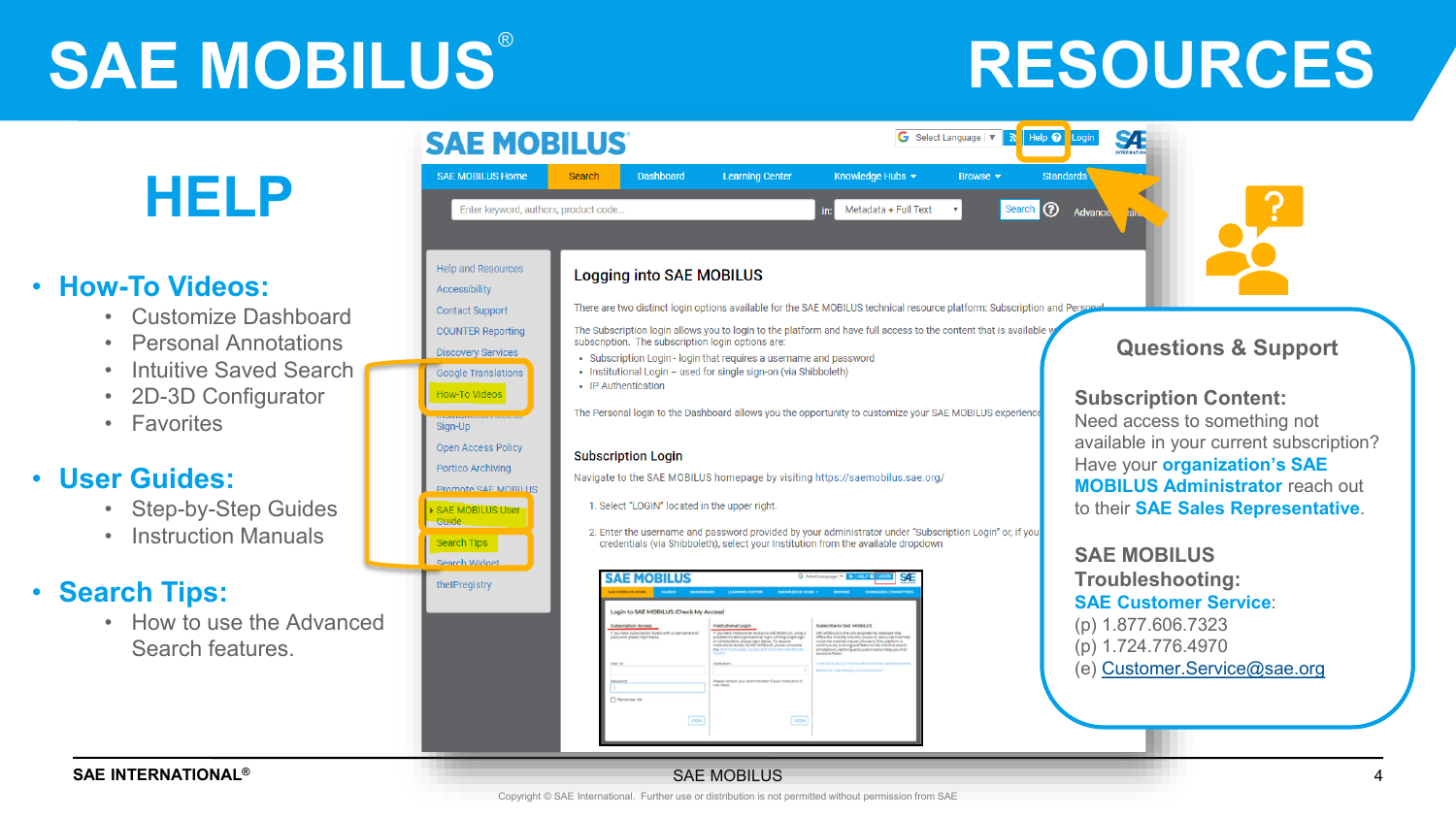## **MONTHLY**

# **MOVE WITH<br>SAE MOBILUS®**

April 2020 Newsletter

#### **April Publication Newsletter**

The following is a summary of all publications added to the SAE MOBILUS technical resource platform in March 2020. Selecting a content type below will display the SAE MOBILUS search results for the content type selected.

- Magazine Articles (121)
- Technical Papers (58)
- Aerospace Standards (43)
- Ground Vehicle Standards (18)
- Journal Articles (17)
- Books (5)
- SAE Professional Development
- $\bullet$  Journals (5)
- Aerospace Material Specifications (4)
- SAE EDGE™ Research Reports (2)  $\bullet$
- SAE Events

#### **STAY CURRENT**

Join our Mobilus monthly Newsletter to stay up to date on the latest SAE publications!

- **NEW** Standards
- o **NEW** Journals
- o **NEW** EDGE Reports
- o **NEW** Media

### **MONTHLY NEWSLETTER MONTHLY WEBINAR SERIES**

### **LISTEN**

What NEW publications are popular in your industry.

**JOIN** 

Ask questions and **MOVE WITH** WITH WITH SAE team! with the SAF team!

### Monthly Updates on NEW Content, **SAE MOBILUS Features & More**

#### **LEARN**

Hear from our SAE product managers regarding new content.

### **Click [HERE](https://saemobilus.sae.org/help/newsletter-webinar/) to Sign Up!**

#### **SAE INTERNATIONAL®**

#### SAE MOBILUS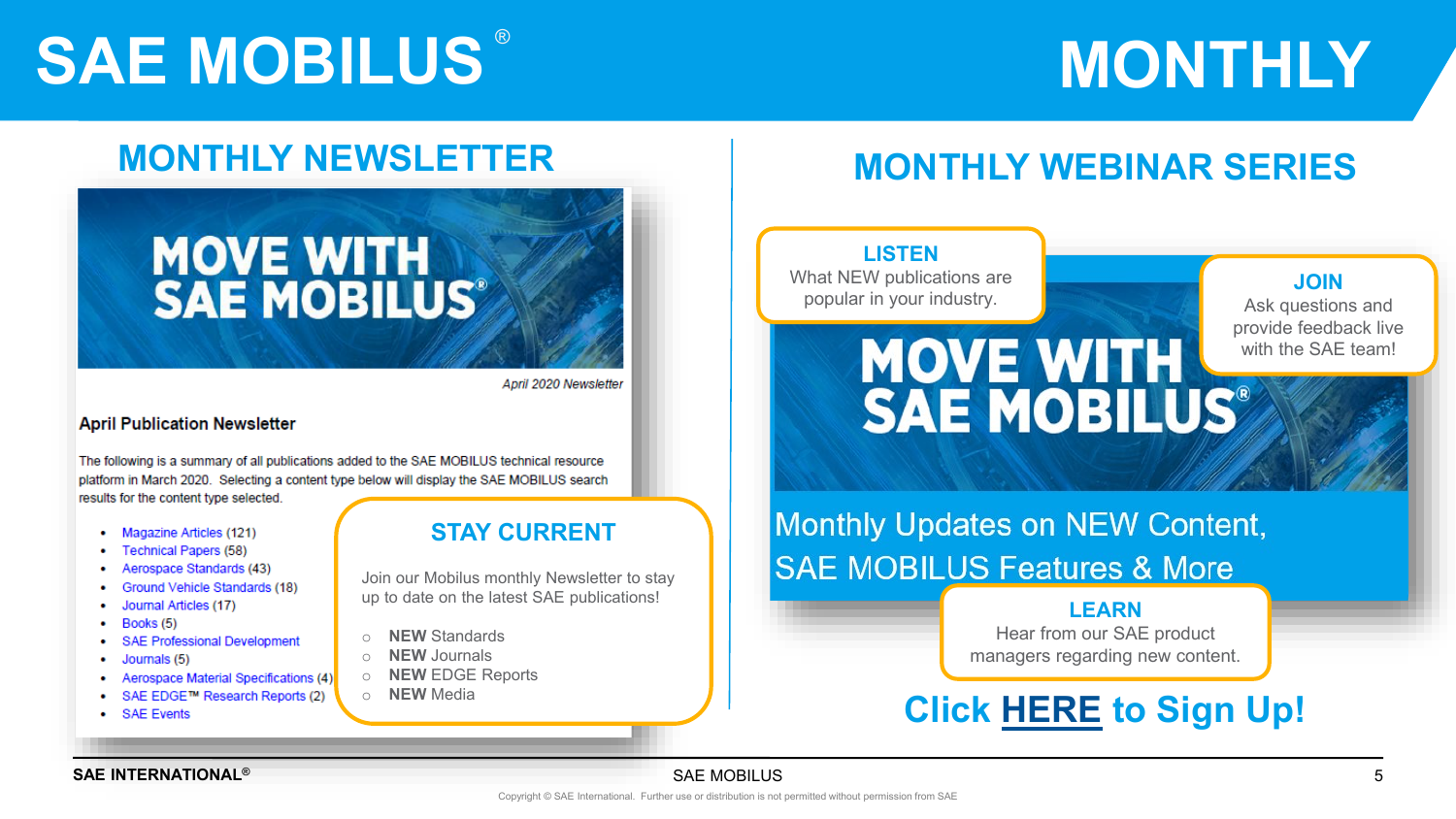## **EXPLORE**

### **DID YOU KNOW?**

SAE has Additional Resources Committed to Connecting and Educating Mobility Professionals.

### **PROFESSIONAL DEVELOPMENT**

- **1**
- Mobilus has a Learning Center hosting hundreds of classroom, online and on-demand online courses to support the professional growth of engineers and business professionals.



**[Learn More About](https://www.sae.org/participate/membership)  SAE Membership** Ctrl & Click

### **EVENTS**

SAE Technical Papers become available in Mobilus one week prior to one of the 30+ technical events and specialized smaller conferences hosted by SAE throughout the year.

### **MEMBERSHIP**

**3**

**2**

SAE Members are provided with access to a host of benefits handpicked specifically to help enhance your personal life as well as to support your professional career. Being a member of SAE means that you have all the tools at your fingertips that will help get you moving in the right direction.